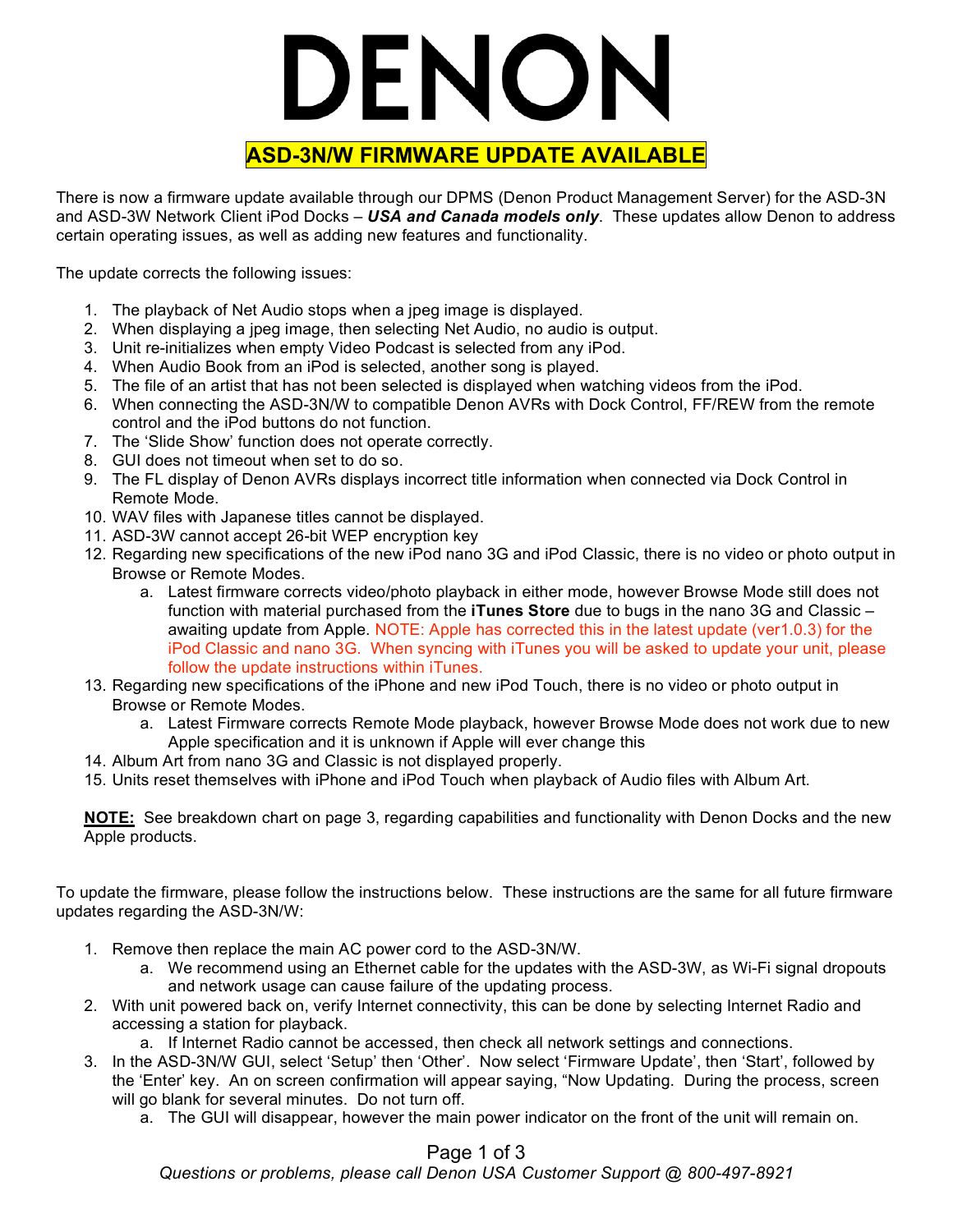

- 4. Approximant update time is 5 to 10 minutes the length of time is dependent on the DPMS server and the speed of the your local network environment.
- 5. Once updating is complete, the unit will automatically restart and the GUI will appear.
- 6. Remove then replace the main AC power cord. Turn on and enjoy.

To verify the updated firmware version, please check the following:

In the ASD-3N/W GUI, go to 'Setup', then 'Network', then to 'Network Info'. Write down the IP address shown. On any PC connected to the LAN (local network), open an Internet Browser (IE, FireFox etc) and type in the IP address written down from the ASD-3N/W. A Status Information page will open and show the following details of a successful update:

Firmware Date: 2007-11-21 Firmware Version: 7007

### **Any questions or problems, please contact the Denon USA Factory Service Department at 1-800-497-8921**